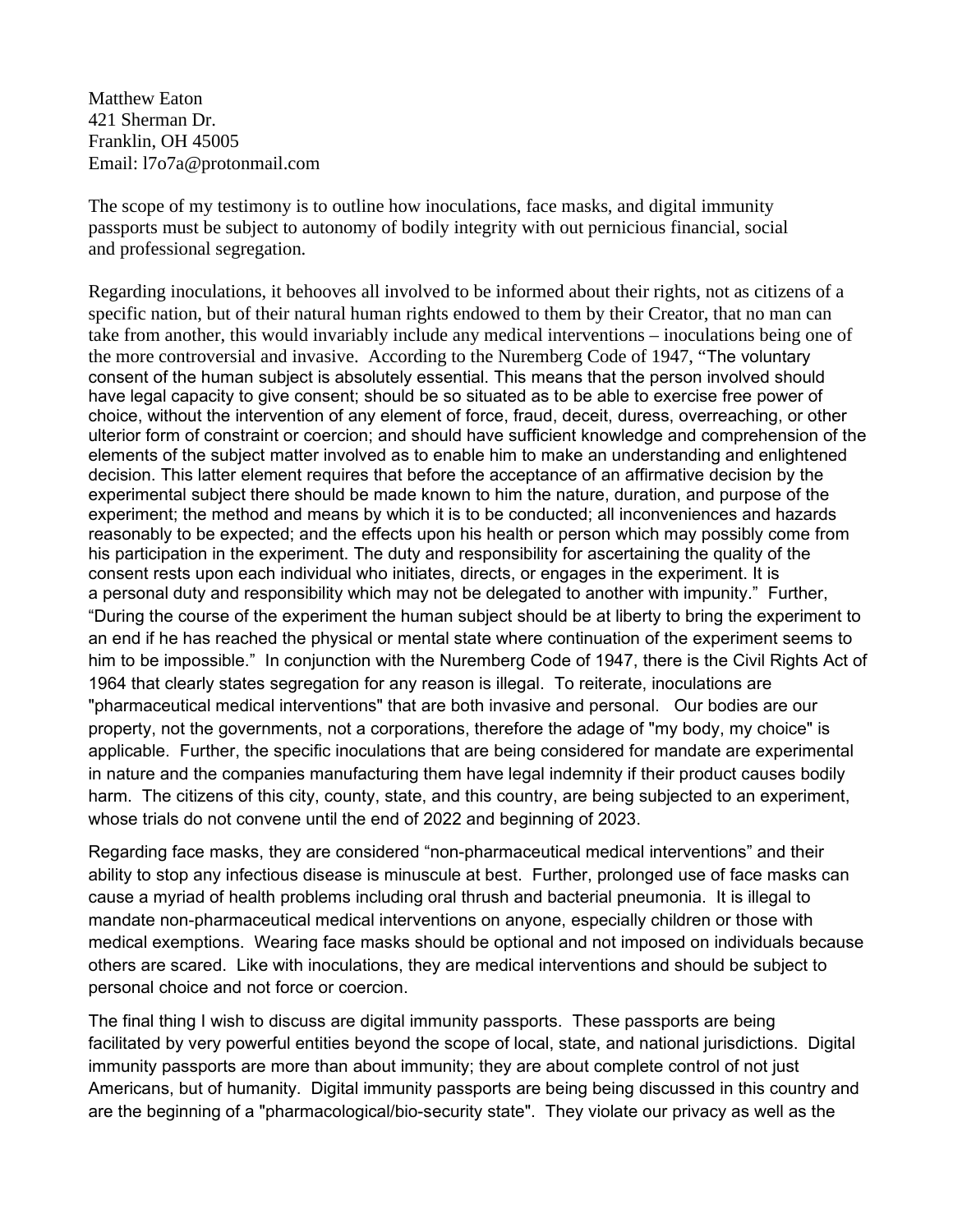Constitution. No government entity or private corporation should be able to have unfettered access to my personal health information. Further, for governments and corporations to exclude those of us who do not acquiesce to such demands is intolerable, and must be met with firm resistance. If these are made mandatory, there will be a central bank digital currency attached to them which will obliterate anonymity and usher us into a technocratic, bio-security state that goes beyond any dystopia that we could fathom.

As far as solutions? We as a community, as a state, as humans, need to not enforce face masks or inoculations. Local and state governments must stop taking money from the federal government that does not represent their constituents. If state local governments wish to maintain their sovereignty they must stop allowing private businesses to enforce draconian measures on their constituents. This is Fascism. This is intolerable. Your constituents will not beholden themselves to edicts that are not only unlawful but go against each living human's sovereignty. If you wish to discuss any of these things with myself and people like me, please reach out as we have copious amounts of legitimate information that can not only elucidate all of these points, but also give us a way out.

References

Vaccines, Vaccine Trials and Natural Immunity

https://www.nature.com/articles/d41586-021-01442-9

https://swprs.org/covid-vaccines-the-good-the-bad-the-ugly

https://www.popsci.com/contagious-vaccine-virus

https://journals.plos.org/plosbiology/article?id=10.1371/journal.pbio.1002198

http://www.uphs.upenn.edu/cep/COVID/mRNA%20vaccine%20review%20final.pdf

https://clinicaltrials.gov/ct2/show/NCT04368728 (Pfizer Vaccine Trials)

https://clinicaltrials.gov/ct2/show/NCT04470427 (Moderna Vaccine Trials)

https://www.globalresearch.ca/leaked-document-reveals-shocking-terms-pfizer-internationalvaccine-agreements/5752467?

\_\_cf\_chl\_captcha\_tk\_\_=pmd\_a1b87187e1b72fab43bd0d8c495aecf592da4802-1628729819-0 gqNtZGzNAyKjcnBszQg6

Influenza is now COVID-19 and Actual Risk of COVID-19

https://gis.cdc.gov/grasp/fluview/main.html

https://www.globalresearch.ca/leaked-document-reveals-shocking-terms-pfizer-internationalvaccine-agreements/5752467?

\_\_cf\_chl\_captcha\_tk\_\_=pmd\_a1b87187e1b72fab43bd0d8c495aecf592da4802-1628729819-0 gqNtZGzNAyKjcnBszQg6

https://qcovid.org/calculation

PCR-Tests Efficacy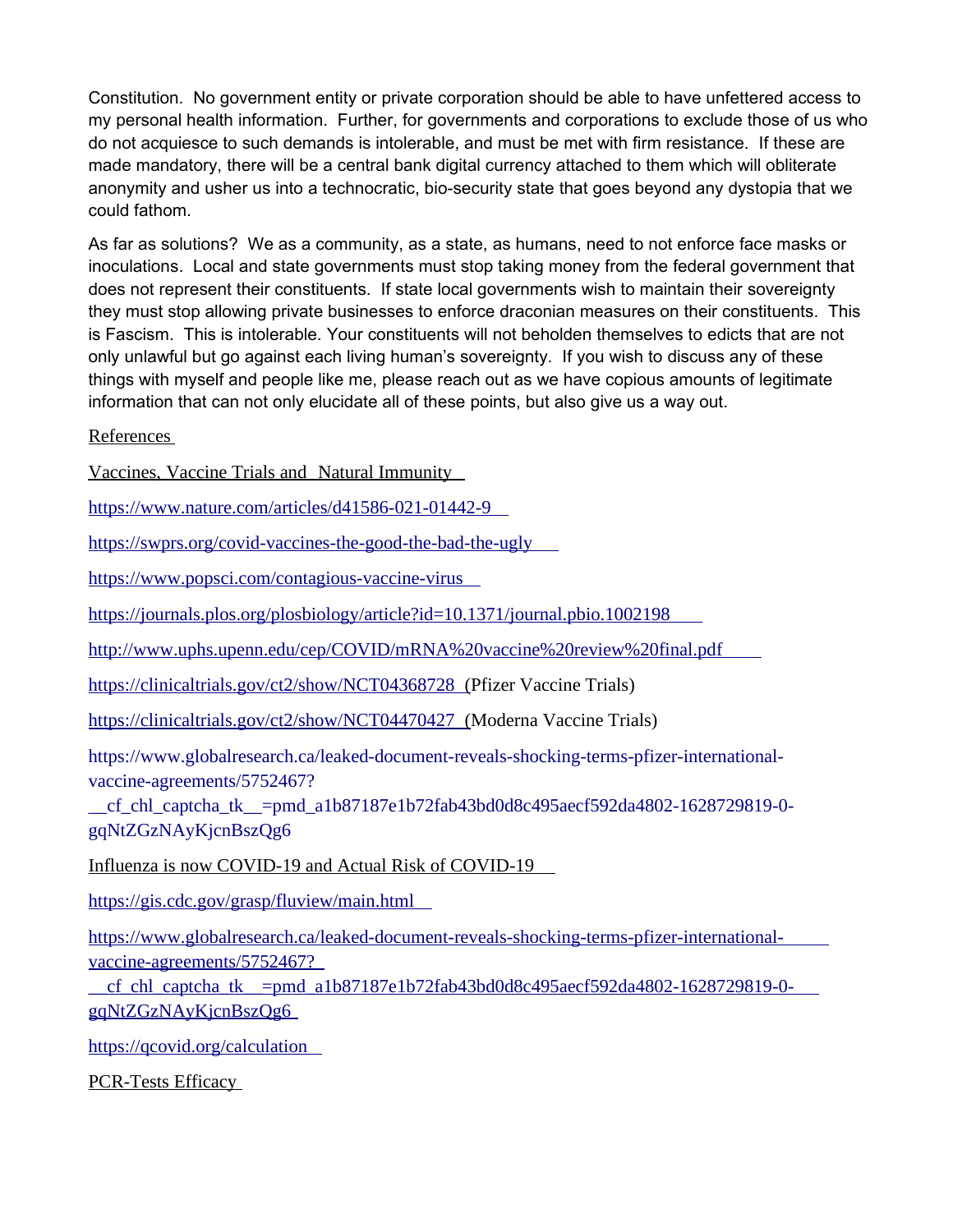https://www.cdc.gov/csels/dls/locs/2021/07-21-2021-lab-alert-Changes\_CDC\_RT-PCR\_SARS-CoV-2\_Testing\_1.html

https://off-guardian.org/2020/12/18/who-finally-admits-pcr-tests-create-false-positives/

https://www.zerohedge.com/economics/right-cue-biden-who-admits-high-cycle-pcr-tests-producemassive-covid-false-positives

Violations of National and International Law

https://history.nih.gov/download/attachments/1016866/nuremberg.pdf? %20version=1&modificationDate=1589152811742&api=v2

https://catalog.archives.gov/id/29989 1

Digital Currencies and Immunity Passports

https://www.weforum.org/great-reset

https://www.weforum.org/focus/fourth-industrial-revolution

https://www.bis.org/about/bioac.htm

https://www.bis.org/speeches/sp210331.htm

https://id2020.org/

Concerning Face Masks

Most Recent Mask Studies

https://www.medrxiv.org/content/10.1101/2021.05.18.21257385v1.full-text

https://www.sciencedirect.com/science/article/pii/S0306987720333028

https://swprs.org/face-masks-evidence/

5 NIH/National Library of Medicine studies from 2004-2020 all finding verifiable health effects from wearing a face mask, including scientifically verified reduction in blood oxygen level:

https://pubmed.ncbi.nlm.nih.gov/29395560/

https://pubmed.ncbi.nlm.nih.gov/32590322/

https://pubmed.ncbi.nlm.nih.gov/15340662/

https://pubmed.ncbi.nlm.nih.gov/26579222/

https://pubmed.ncbi.nlm.nih.gov/31159777/

Cloth Mask Study

https://www.ncbi.nlm.nih.gov/pmc/articles/PMC4420971/

SOME of the mask studies on efficacy:

https://www.medrxiv.org/content/10.1101/2020.04.01.20049528v1